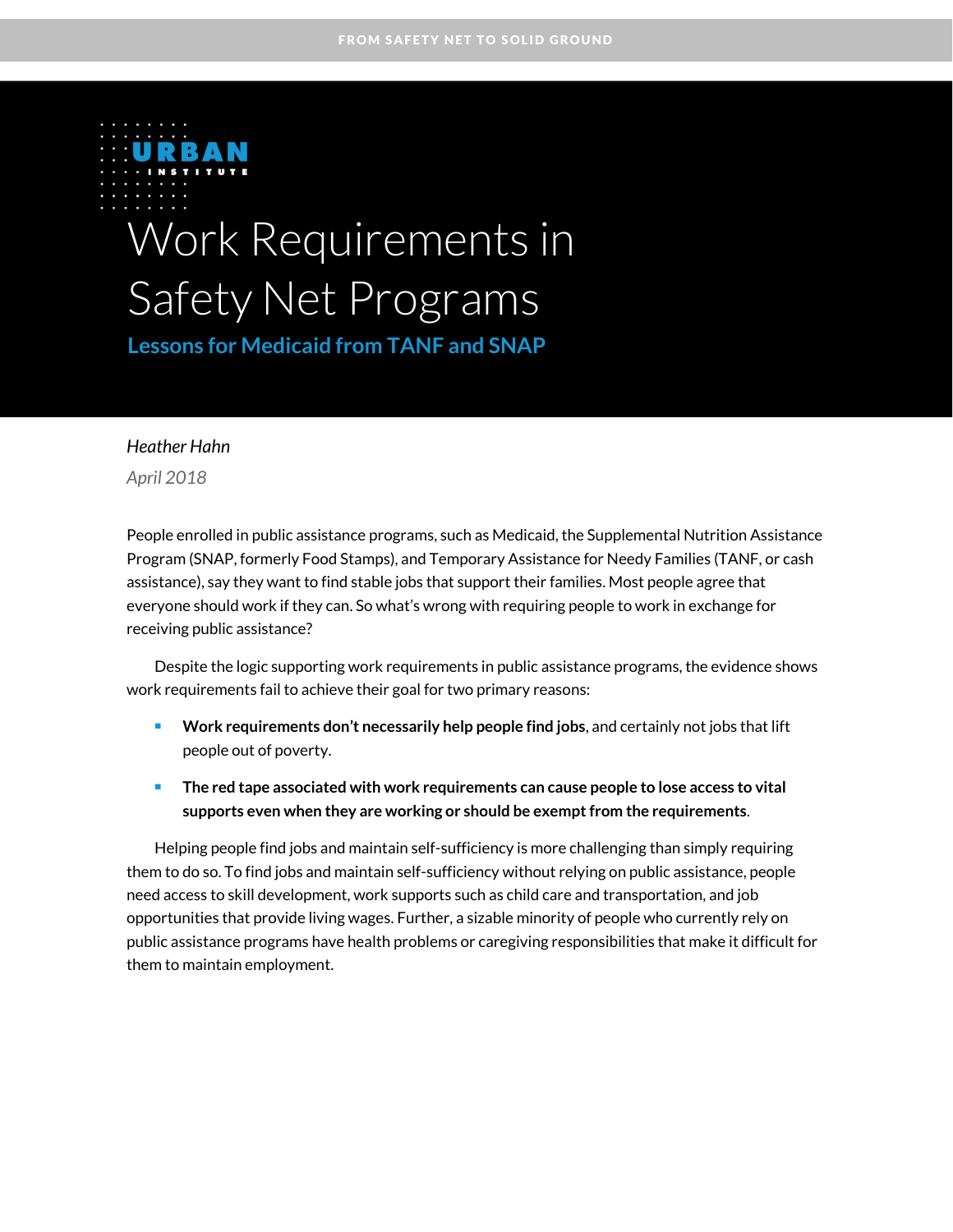*I don't think it's anybody's goal to stay on Medicaid or food stamps. I think … everybody … wants to be productive and get a job and be able to … support themselves. —Person receiving SNAP and Medicaid in Idaho (Hahn, Katz, and Isaacs 2017)*

In this brief, we provide an overview of the lessons learned from TANF's and SNAP's work requirements and discuss the implications of expanding work requirements in SNAP or introducing them in Medicaid.

#### BOX 1

#### **Current Work Requirements in TANF and SNAP**

Temporary Assistance for Needy Families<sup>a</sup> provides time-limited cash assistance and other services to low-income families with children. When TANF was created as part of the Personal Responsibility and Work Opportunity Reconciliation Act of 1996, it introduced both federal time limits on program participation and work requirements. Federal law requires states to (1) ensure that cash assistance recipients are working within 24 months of receiving assistance (or sooner if the state deems them to be ready for work), and (2) achieve annual work participation rates. States face potential financial penalties unless at least 50 percent of all TANF families with a work-eligible adult and 90 percent of two-parent TANF families with two work-eligible adults engage in specified work or work-related activities for a minimum number of weekly hours on average each month. However, states can reduce those percentages if they reduce their TANF cash assistance caseloads or increase their state spending (Hahn, Kassabian, and Zedlewski 2012).

The work activities specified in federal law generally include employment, job searches, and community service programs. TANF recipients engaged in these "core" work activities may spend additional hours in training and education directly related to employment, <sup>b</sup> but some of these activities may only be counted for a limited time. States can allow cash assistance recipients to engage in other work activities, but only the federally specified activities count toward a state's work participation rate. Similarly, the federal government removes some families from the work participation rate calculation, such as those with single parents with children under a year old and those with parents caring for a disabled family member; states can choose to require such families to engage in work activities nonetheless or to exempt them for a longer period.

The Supplemental Nutrition Assistance Program, formerly known as the Food Stamp program, provides noncash benefits to low-income households for purchasing food. The Food Stamp Program was legislated in 1964 and amended in 1971 to include most of the work-related rules still in SNAP today. Federal rules require that able-bodied adult recipients who are not exempt (sometimes called "work registrants") comply with a general work requirement. They must register to work, accept a job if offered, and not quit a job without good cause. Recipients are exempt from these requirements if they are under age 16 or over age 59; working at least 30 hours a week; "physically or mentally unfit for employment" as defined by the state; caring for children under age 6 or an incapacitated person; participating in treatment or rehabilitation; enrolled in school, training, or higher education at least half time; receiving unemployment compensation; or complying with work requirements under certain other programs. States also operate SNAP Employment and Training (E&T) programs, which are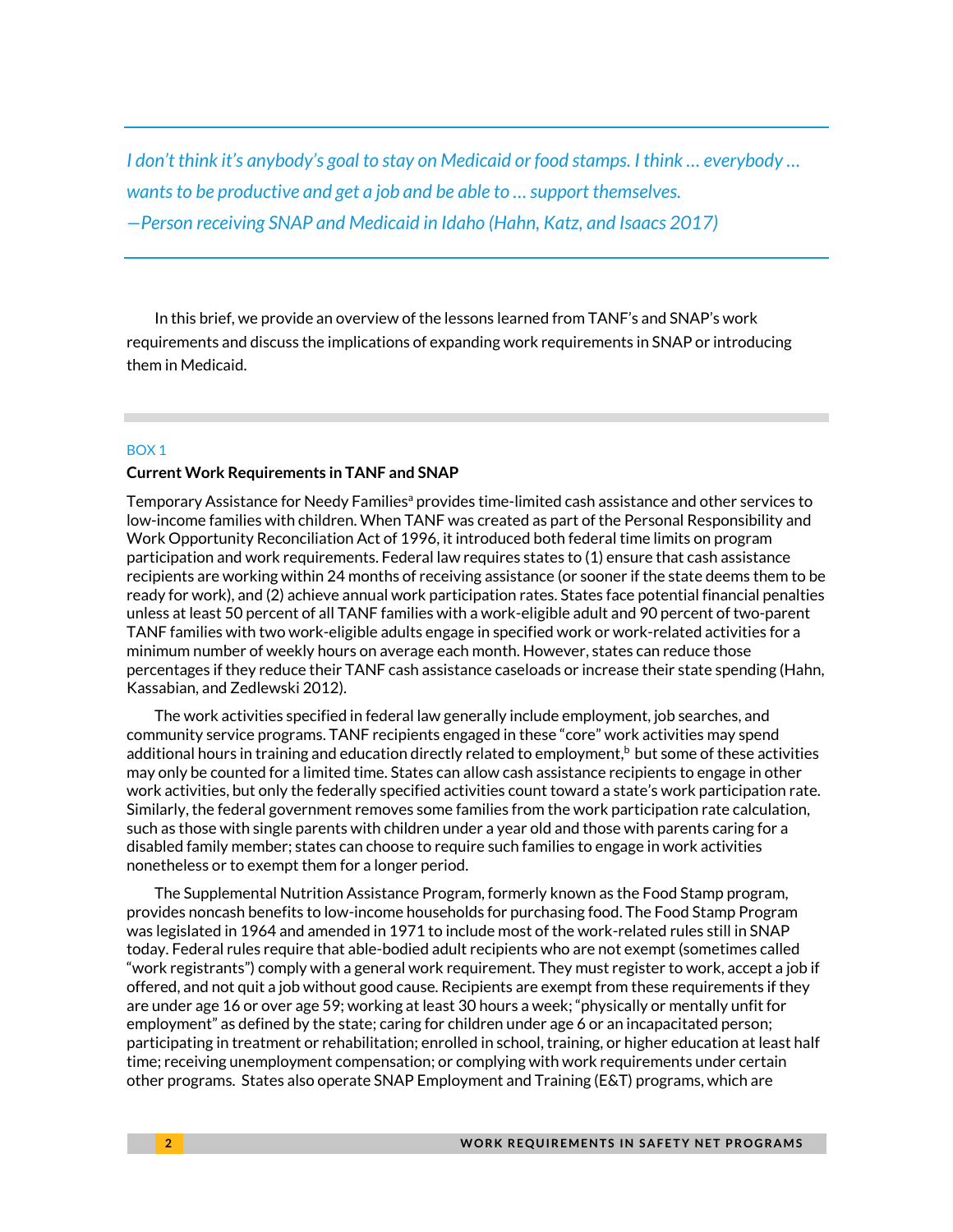intended to help participants build job skills, receive training, find work, and increase work experience. States have discretion to make certain recipients mandatory or voluntary participants in SNAP E&T programs. In 2017, about half of state SNAP E&T programs focused on voluntary participants (Rowe, Brown, and Estes 2017).

In 1996, the Personal Responsibility and Work Opportunity Reconciliation Act legislated a time limit for a subset of "work registrants": able-bodied adults without dependents, including those who are noncustodial parents supporting their children through child support payments. Their benefits are limited to 3 months of assistance within a 36-month period unless they are working, participating in qualified education and training activities for 80 hours per month, or complying with workfare program activities (where the hours are determined by dividing the benefit amount by the minimum wage). Recipients are exempt from the time limits if they are under age 18, over age 49, pregnant, disabled, caring for a child or disabled family member, or already exempt from general SNAP work requirements.

For information on the work requirements currently in use in TANF, SNAP, and some federal housing assistance programs, see *Work Requirements in Social Safety Net Programs: A Status Report of Work Requirements in TANF, SNAP, Housing Assistance, and Medicaid* (Hahn et al. 2017).

<sup>a</sup> The federal government funds TANF as a block grant to states, and states are required to contribute funds, called "maintenance of effort."

<sup>b</sup> The nine core work activities specified in federal law are unsubsidized employment, subsidized private sector employment, subsidized public sector employment, on-the-job training, job searches and job-readiness training, work experience, community service, vocational educational training, and providing child care to a community service participant. "Noncore" activities that may be counted if a participant is engaged in core activities for at least 20 hours per week include job skills training directly related to employment and, only for those who have not received a high school diploma or equivalent, high school attendance or education directly related to employment. See Ensuring That Recipients Work, 45 CFR 261.

## TANF Work Requirements Have Not Been a Path to Employment and Self-Sufficiency

**Work requirements do not necessarily help people find jobs, and certainly not jobs that lift them out of poverty.** Research on the initial implementation of TANF work requirements found that they led to modest employment increases that decreased with time and did not increase stable employment in most cases; most people who found jobs remained poor (Pavetti 2016). A rigorous random-assignment evaluation of the long-term effects of mandatory welfare-to-work programs during the 1990s found that few programs increased job-finding rates for participants above the already high job-finding rates of peers not participating in the welfare-to-work programs. Although program participants worked more quarters and earned more than those in the control group, family net income remained largely unaltered, and most families remained in poverty (Hamilton et al. 2001). Similarly, a meta-analysis of 12 studies examining the effects of welfare-to-work programs found no significant effect on parental health and again found that initial employment and earnings gains for program participants were shortlived and did not lift families out of poverty (Gibson et al. 2017). The evidence on the effectiveness of work requirements in TANF comes largely from welfare-to-work experiments that predated TANF and from TANF programs in the late 1990s through the early 2000s, when the economy was strong and TANF rules gave states greater flexibility to define work activities.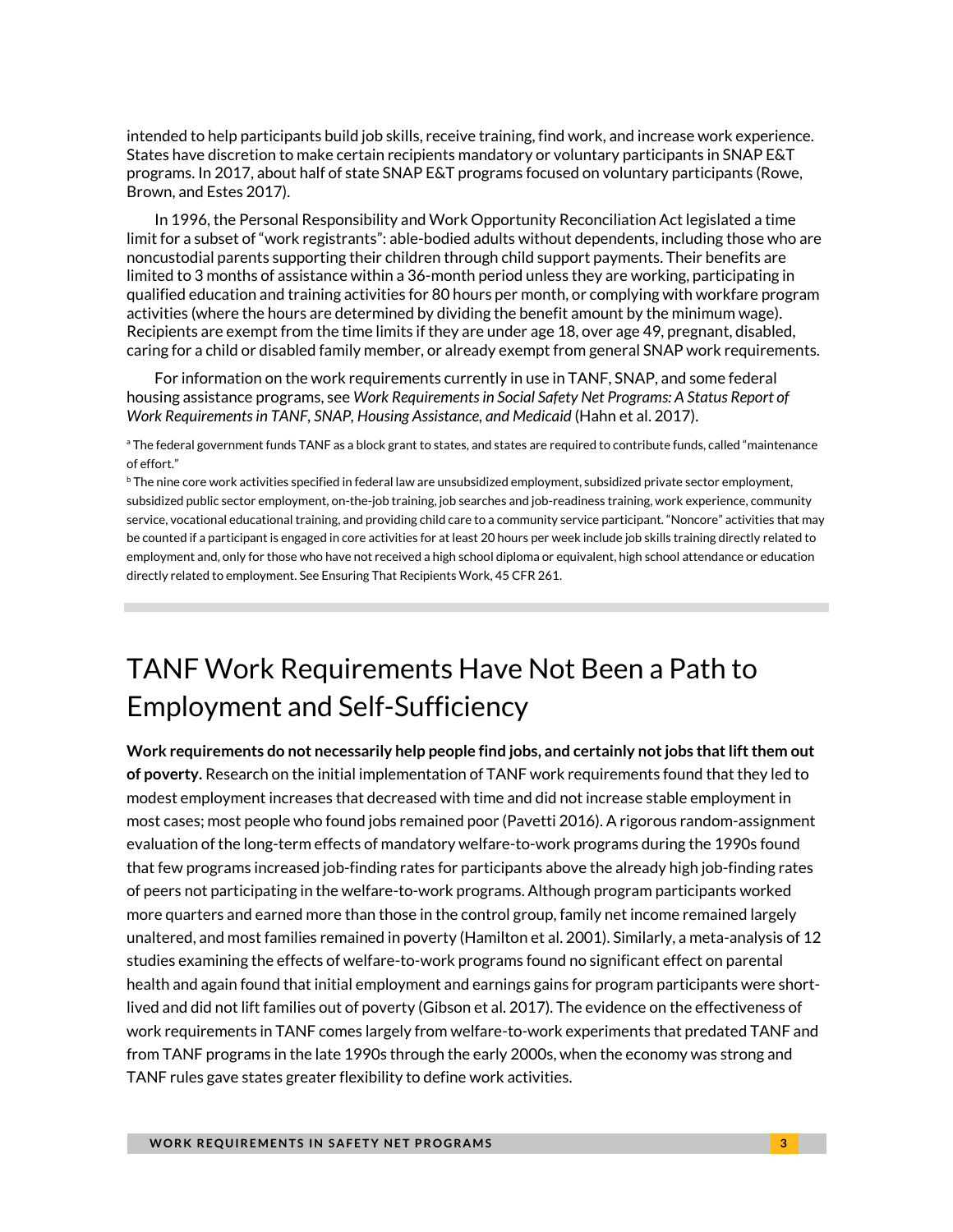Recent research on the experiences of families in Kansas leaving TANF between 2011 and 2015 found results similar to the long-term evaluations (Mitchell, Pavetti, and Huang 2018). Although most families worked at some point both while they received TANF and after they left, their employment was unsteady and did not lift them out of poverty. Families who left TANF because of time limits or work sanctions had the worst outcomes: four years after leaving, 70 percent had incomes below half the poverty level (if they had earnings at all). Median annual earnings were just \$2,175 for families who left TANF because of work sanctions. **Thus, the work requirement contributed to their leaving TANF but did not help them achieve self-sufficiency**.

# Taking Away [SNAP and Medicaid Can](https://www.urban.org/node/27161) Undermine Employment

Work requirements reduce or eliminate program access for people who do not demonstrate that they are exempt from the requirements or sufficiently engaged in work activities. The evidence detailed below shows that most working-age people receiving Medicaid and SNAP who are not disabled are already working or between jobs, and these programs provide crucial supports that help them keep their jobs or find the next one. A person losing Medicaid and SNAP when they lose a job or when their employer reduces their hours can harm family health and well-being, and it can undermine long-term self-sufficiency for both parents and children. TANF cash assistance is especially crucial for people who are looking for or preparing for work because it is the only public assistance that allows families to pay their rent and purchase necessities such as shampoo, toilet paper, diapers, and laundry detergent.

### **Most Working-Age, Nondisabled People Receiving Medicaid and SNAP Are Already Working or between Jobs**

Data from the Survey of Income and Program Participation show 58 percent of working-age, nondisabled SNAP households are employed while receiving benefits; that figure rises to 62 percent for households with children.<sup>1</sup> Estimates from the March 2017 Current Population Survey show that about 80 percent of nondisabled, nonelderly Medicaid beneficiaries live in working families (with 64 percent living in a family with a full-time worker), and 60 percent are working themselves (Garfield, Rudowitz, and Damico 2017).

**SNAP, Medicaid, and TANF also support people who are between jobs.** In more than 80 percent of SNAP households with a nondisabled, nonelderly adult, at least one adult was employed within the year before or after receiving SNAP, indicating that they used SNAP while they were between jobs.<sup>2</sup> Research from Minnesota found that 80 percent of TANF applicants had worked in the recent past or immediately before applying for benefits, indicating and that most had turned to TANF because they lost a job or left a job. The Minnesota research also revealed that a significant majority of TANF recipients work in accommodations (such as hotels and restaurants); administrative services (such as temporary hiring agencies); health care and social services, or retail, where wages tend to be low, schedules and hours can be unpredictable, and job turnover is high.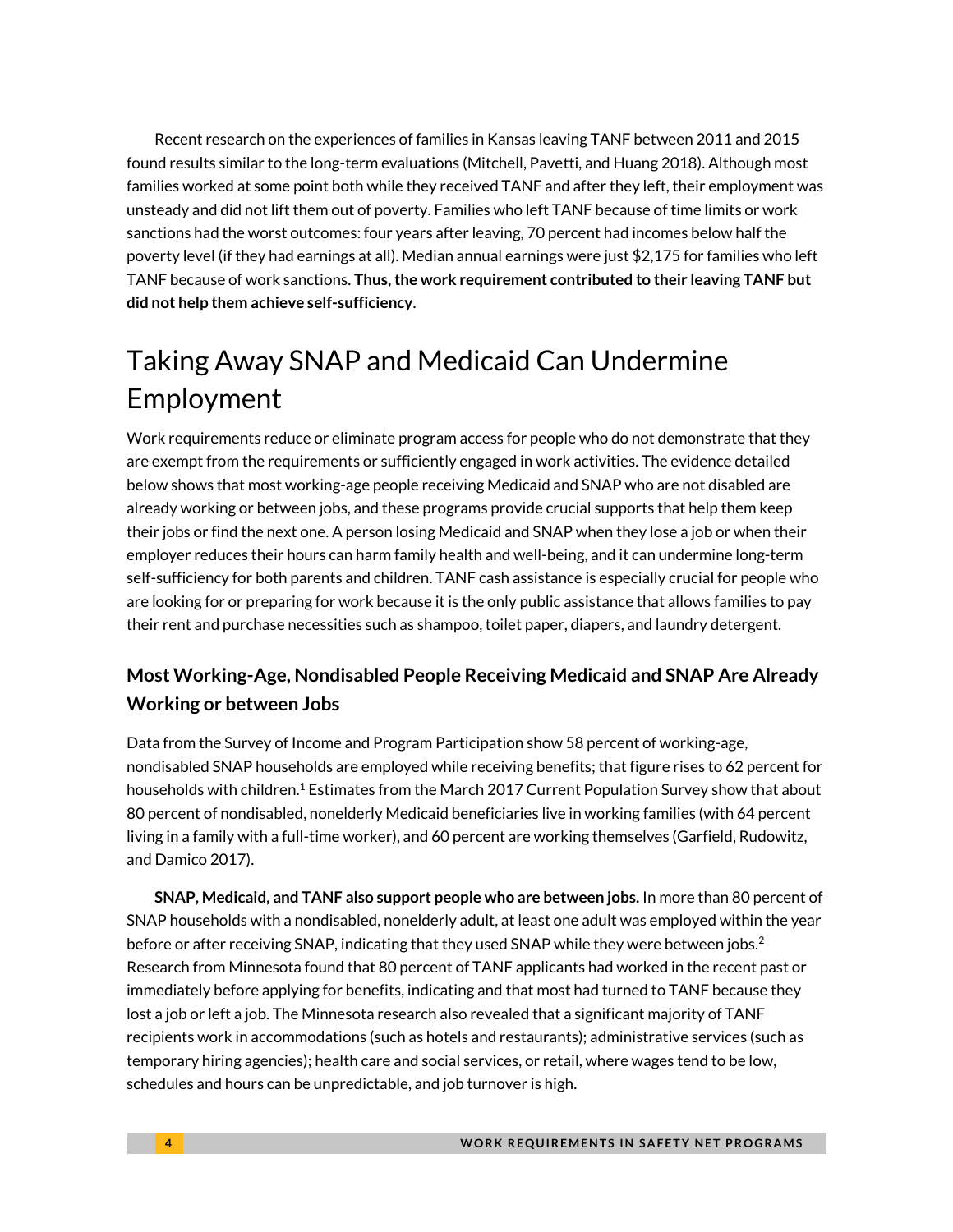Programs like SNAP and TANF buffer spells of unemployment for many low-wage workers who do not qualify for Unemployment Insurance. All state Unemployment Insurance programs have eligibility requirements that include minimum standards for prior labor force attachment (generally requiring that the recipient have earned a certain amount during a certain period before losing a job), and these thresholds can exclude many low-wage workers. The GAO (2007) has previously found that low-wage workers are less likely to receive Unemployment Insurance benefits than higher-wage workers even though they are more likely to experience spells of unemployment.

Making ends meet is difficult for many low-wage American workers who may need support when they are working as well as when they are underemployed or unemployed. **Almost one in eight workers is in an occupation whose median wages barely lift their families out of poverty.** These include such jobs as retail salespeople, cashiers, food service workers, wait staff, stock clerks, and personal care aides (Keith-Jennings and Palacios 2017). **Many low-wage jobs in the current economy are also temporary or involve unpredictable, fluctuating schedules and few benefits**, making it difficult even for people who want to work full time to support themselves and their families (Ben-Ishai 2015; Gehr 2017).

*Right now we are struggling and having it hard. We are trying just as hard as you are. Don't give up on us. We are utilizing this program to get us to the next step. —Married couple receiving TANF and other supports for their family while he works as a hotel banquet chef and she is completing an associate's degree (Hahn, Giannarelli, et al. 2016)*

**The nature of employment affects people's ability to fulfill work requirements in Medicaid (such as those recently approved in Kentucky). <sup>3</sup>** Using data from the US Census Bureau's 2016 American Community Survey on Kentucky Medicaid enrollees, Gangopadhyaya and Kenney (2018) show that more than one-third of enrollees who are potentially nonexempt and working at the time of the survey were not working at least 50 weeks a year and 20 hours a week, so they would not fulfill Kentucky's requirement for year-round work. During the weeks that they do work, however, these enrollees work an average of 36 hours. The fluctuations in work hours may be the result of high job turnover and seasonal work. Currently, Kentucky's Medicaid work requirement indicates that if enrollees work more than 80 hours a month, the surplus hours cannot be applied to the following month. If they work fewer than 80 hours a month, however, nonexempt enrollees can make up missed hours in the following month, complete a state-approved health or financial literacy course, or apply for a "good-cause" exemption. Nonetheless, Gangopadhyaya and Kenney conclude that working enrollees who have problems finding consistent work might fall in and out of compliance with the waiver's work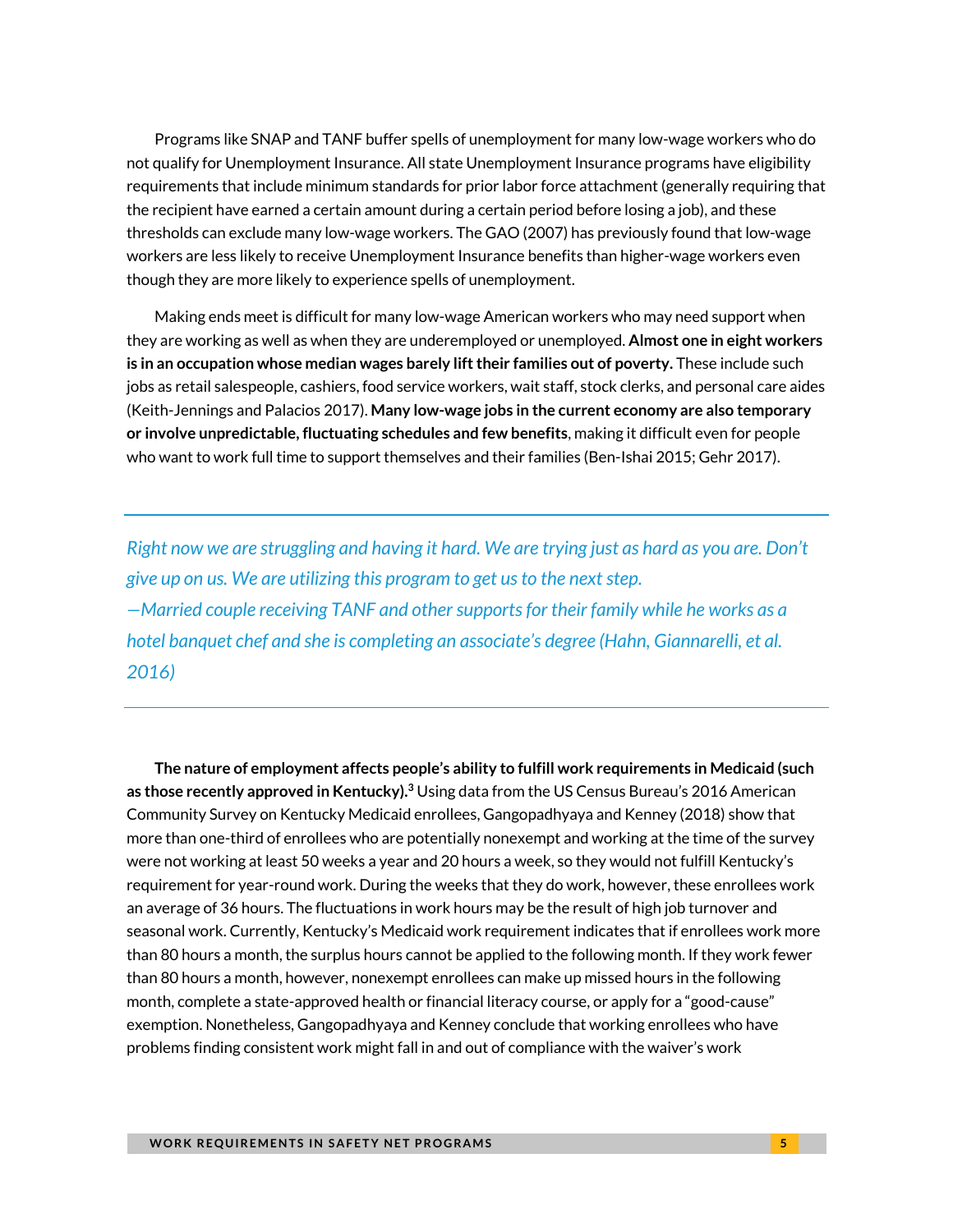requirements, causing interruptions in their Medicaid coverage and thus gap in their access to health care.

#### **SNAP and Medicaid Help People Keep Jobs**

**Further, getting a job does not solve all of a struggling family's problems. Evidence shows that Medicaid and SNAP help workers maintain their health and well-being (as well as their children's) when the jobs they can find don't include health insurance and related benefits or don't pay enough to support themselves and their families.** SNAP benefits are designed to minimize disincentives to work by not reducing SNAP benefits for every dollar earned and by allowing households to own cars they need to commute (Oliveira et al. 2018).

Improved access and use of health care is critical for children's and parents' health, for current parental employment, and for children's future employment.

- **Access to affordable health care helps people maintain their health so they can look for and keep jobs.** Illness or disability is the single most common reason that working-age adults living in poverty are not working (Rachidi 2016). According to a recent comprehensive report from the Ohio Department of Medicaid, more than half of people who enrolled after the state expanded eligibility reported that Medicaid made it easier to secure and maintain employment (Gehr and Wikle 2017; Ohio Department of Medicaid 2017).
- Medicaid coverage also improves families' financial circumstances, allowing them to pay for other basic needs, such as food and housing. The resulting reduction in financial stress further helps them focus on finding and keeping jobs (Caswell and Waidmann 2017; Gehr and Wikle 2017; McMorrow et al. 2017; Ohio Department of Medicaid 2017).
- Expanded eligibility for Medicaid and the Children's Health Insurance Program not only improves children's health insurance coverage, access to care and services, and health outcomes in childhood (Howell and Kenney 2012) but also yields long-term life improvements for the children enrolled.<sup>4</sup> For example, children who gained access to Medicaid and the state Children's Health Insurance Program in the 1980s and 1990s paid more in cumulative taxes, collected less in earned income tax credit payments, and had higher wages by age 28 (Brown, Kowalski, and Lurie 2015).
- Expanded Medicaid coverage for parents leads to improvements in their coverage rates, access to care, health care affordability, and psychological stress (McMorrow et al. 2016; McMorrow et al. 2017). Further, expansions to parents have impacts that extend to children: the implementation of the coverage provisions of the ACA led to a spillover effect where Medicaid and Marketplace coverage expansions to parents translated into improvements in coverage and access to care for children (Alker and Pham 2017; Burak 2016; Hudson and Moriya 2017; Kenney et al. 2016; Kenney et al. 2017; Lukanen, Schwehr, and Fried 2016; Venkataramani, Pollack, and Roberts 2017).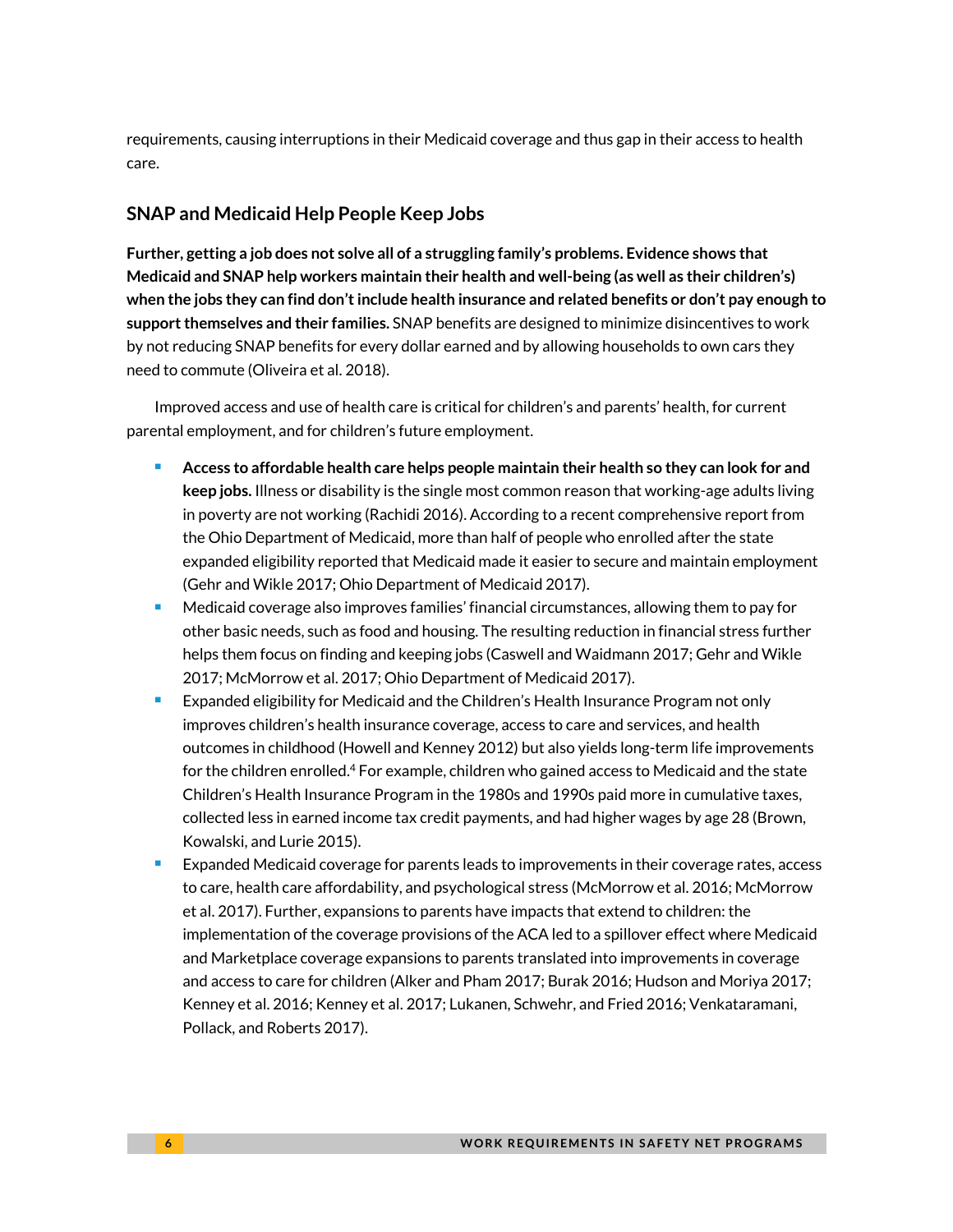#### **Participating in SNAP boosts income, rewards earnings, and can significantly improve children's short- and long-term outcomes.**

- In the short term, SNAP lifts millions of families out of poverty and reduces food insecurity (defined as a lack of access at times to enough food for an active, healthy life). In 2015, SNAP lifted 8.4 million people from poverty, reducing the overall poverty rate 17 percent and the number of children in poverty 28 percent (Wheaton and Tran 2018).
- Using SNAP benefits to purchase food also allows low-income families to use their earnings for other necessities and reduces their need to choose among food, health care, housing, heat, and electricity (Carlson, Rosenbaum, and Keith-Jennings 2016).
- When children have adequate nutrition, they are healthier, are more emotionally stable, do better in school, and are more likely to graduate from high school (Carlson, Rosenbaum, and Keith-Jennings 2016; Cook and Frank 2008; Frongillo, Jyoti, and Jones 2006).
- These immediate improvements to children's lives contribute to gains in their futures. Research shows that children who grew up in areas of the country with access to nutrition assistance have lower incidences of obesity, high blood pressure, heart disease, and diabetes as adults than children who grew up at the same time in areas without access to nutrition assistance. Further, girls in that study had improved employment, income, poverty status, high school graduation, and program participation as adults (Hoynes, Schanzenbach, and Almond 2016).

By helping low-income individuals and families pay their rent, purchase food and toiletries, and access health care, **TANF, SNAP and Medicaid also boost local economies and support jobs for farmers, distributors, food retailers, health care providers, and others** (Ayanian et al. 2017; Oliveira et al. 2018).

#### BOX 2

#### **Racial Implications of Work Requirements**

Studies have found disparate policy and employment impacts for African American and Latino people:

- African American people receiving TANF have less stable employment, are hired less often, and are more likely to cycle back to TANF, suggesting that African American job seekers face structural disparities and discriminatory employment practices that make it more challenging for them to find and keep jobs and comply with work requirements.
- State TANF policies are disproportionately restrictive and less generous in states where a larger share of the general population is African American. For example, states with higher concentrations of African American people tend to have more severe sanctions for an initial incident of noncompliance with the work requirement. A 5 percentage-point increase in the African American share of the population is associated with a nearly 10 percentage-point increase in the probability of having harsher initial sanctions (Hahn et al. 2017).
- African American and Latina TANF recipients also are more likely to face sanctions and caseworker bias in sanctioning decisions, highlighting the importance of considering not only written policies but also caseworker discretion in the implementation of work requirements (McDaniel et al. 2017; Monnat 2010).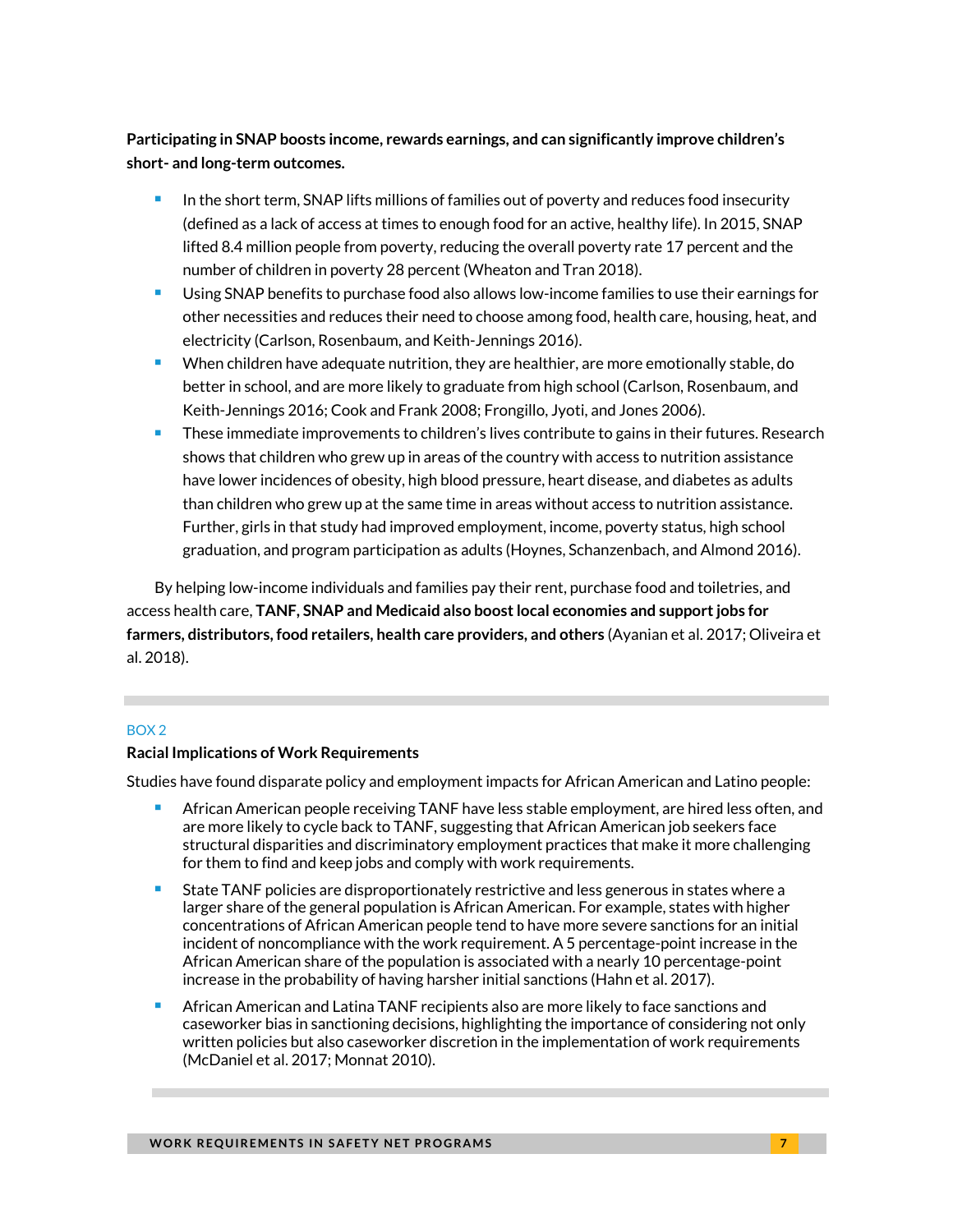# Work Requirements Are Problematic for People with Physical and Mental Health Challenges and Other Barriers to Employment

Navigating work requirements could be especially daunting and damaging for people who have significant mental and physical health challenges that limit the hours or types of work they can do but who do not qualify as disabled for Supplemental Security Income or Social Security Disability Insurance. In tandem, work requirements pressure TANF administrators to achieve a certain work participation rate, leading to them pushing some people to work before they are ready rather than addressing issues that impede or limit their employment (Hahn, Giannarelli et al. 2016; Hahn, Golden, and Stanczyk 2012).

*We have to look at some of those folks needing time for treatment, physical therapy, surgeries, or mental health treatment. —Local TANF manager responsible for eligibility and jobs program (Hahn, Giannarelli, et al. 2016)*

Even if new or enhanced work requirements in Medicaid and SNAP exempt people with disabilities, they would still need to document that they qualify for an exemption. Estimates from the March 2017 Current Population Survey found that among adult Medicaid beneficiaries who were not working and not receiving Supplemental Security Income in 2016, 36 percent reported that an illness or disability was their main reason for not working (Garfield, Rudowitz, and Damico 2017). Similarly, a study examining the health and employment status of Medicaid expansion populations using data from the 2015 National Health Interview Survey found that 48 percent of expansion enrollees are permanently disabled, have a serious physical or mental health condition, or are in poor health.<sup>5</sup> Among households receiving SNAP, 20 percent include adults with disabilities<sup>6</sup> (Farson Gray, Fisher, and Lauffer 2016).

In Kentucky, which received approval in January 2018 to require some Medicaid enrollees to participate in work or community engagement activities, an estimated 165,000 enrollees are potentially nonexempt and not working and are thus at highest risk of losing Medicaid coverage. Using data from the US Census Bureau's 2016 American Community Survey on Kentucky Medicaid enrollees, Gangopadhyaya and Kenney (2018) show that for enrollees who will not qualify for an exemption, finding and retaining work may be challenging. **Nearly half of these enrollees indicate they have no access to a vehicle, have no access to the internet, or are less than high-school educated, which could limit their job prospects and make it more difficult for them to report on community engagement activities they fulfill**. Moreover, **59 percent report either having a serious health limitation or living**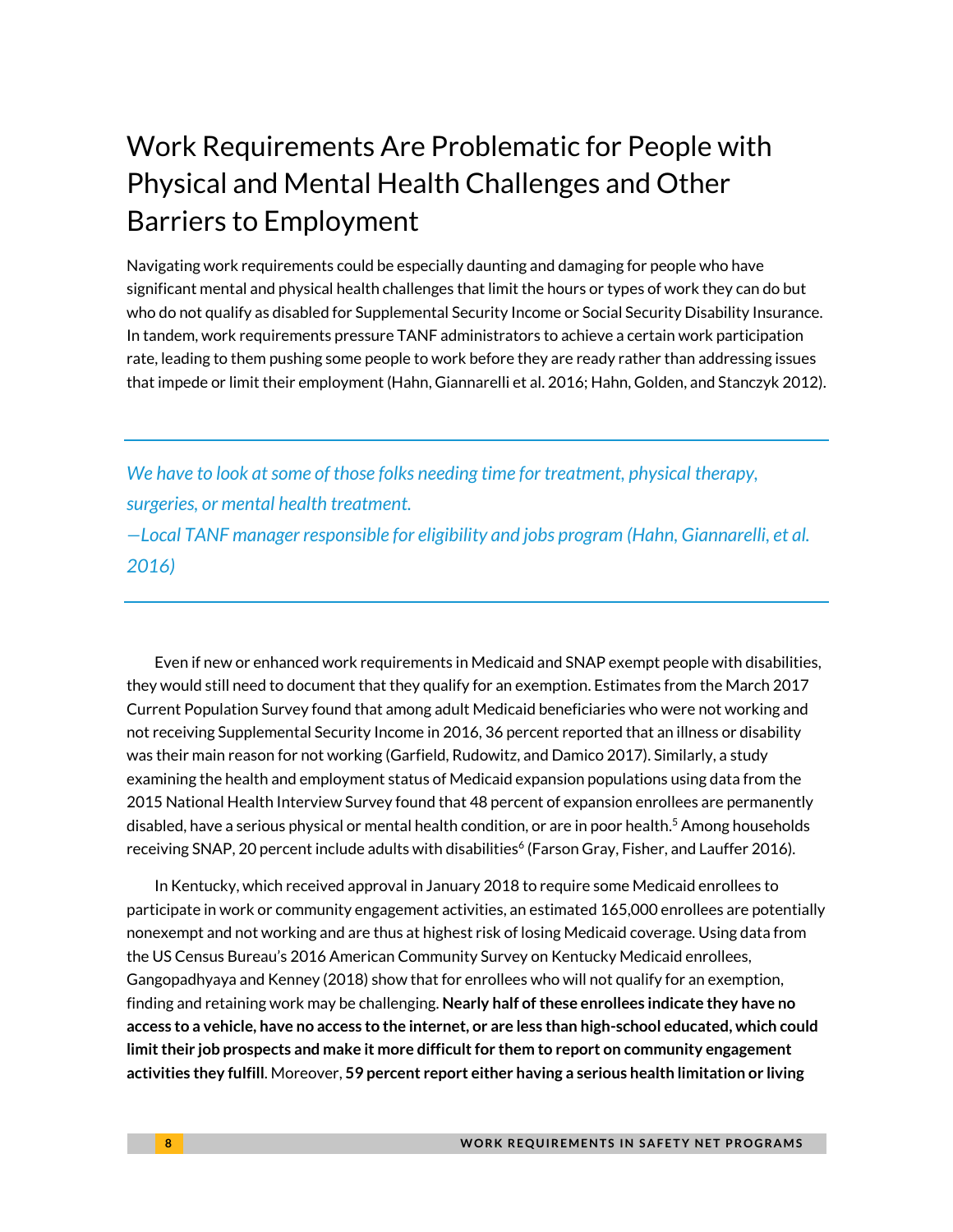**with someone who does**, potentially limiting the scope of activities they can fulfill outside the household. These considerations raise the risks that some enrollees will lose Medicaid despite qualifying for an exemption or satisfying the waiver's work requirements, and such losses could adversely affect their health and ability to work and participate in other activities.

People with these characteristics could face substantial difficulty complying with work requirements, documenting compliance, and seeking and documenting exemptions. **The same challenges that impede their ability to work also impede their ability to successfully navigate the social service administrative processes that work requirements demand**.

Evidence from TANF shows that people with barriers to work, such as health challenges, experiences of domestic violence, or having a child with a chronic illness or disability, are more likely than other families to be sanctioned for not complying with work requirements (Pavetti, Derr, and Hesketh 2003). Many of those who lose benefits for not complying with work requirements could and should have qualified for exemptions (Meyers et al. 2006). But according to the US Department of Health and Human Services's Office of Inspector General, TANF caseworkers often lack sufficient resources to identify the characteristics that could trigger an exemption from work requirements (Office of Inspector General 1999a, 1999b), and agencies do not adequately communicate to recipients the details of state sanction policies or how people can qualify for exemptions.

# Work Requirements Create Burdensome Administrative Procedures

Work requirements do or could create burdensome administrative procedures affecting many people who are eligible for TANF, SNAP, and Medicaid as well as the agencies administering the programs. **Studies of Medicaid and SNAP have shown that even without work requirements[, eligible people lose](https://www.urban.org/node/81606)  [access to basic health care and food](https://www.urban.org/node/81606) for administrative reasons such as not completing paperwork on time, not receiving notices, or office errors** (Isaacs, Katz, and Amin 2016). Churn, or the temporary loss of benefits by eligible families who must then reapply for services, can destabilize low-income individuals and their families. It can also add to agency workload because processing what would be a new application is more time consuming than renewing an existing case. In recent years, some states have changed policies, practices, and technology to reduce churn, promote continuity of benefits, and improve government efficiency (Isaacs, Katz, and Amin 2016; Hahn 2016).

**Introducing or enhancing work requirements in Medicaid and SNAP could increase churn and compound these burdensome processes.** Applying for and recertifying eligibility for Medicaid, SNAP, TANF, and other work supports is often complex, cumbersome, and confusing. Families obtaining assistance are often in crisis, and visiting overcrowded social service offices, navigating administrative procedures, and waiting for an eligibility decision add to the challenges and stress. Surveys of SNAP applicants in Colorado and Illinois found that among SNAP applicants who were working, 15 percent lost pay because they missed work to visit the social service office (Isaacs, Katz, and Amin 2016). To get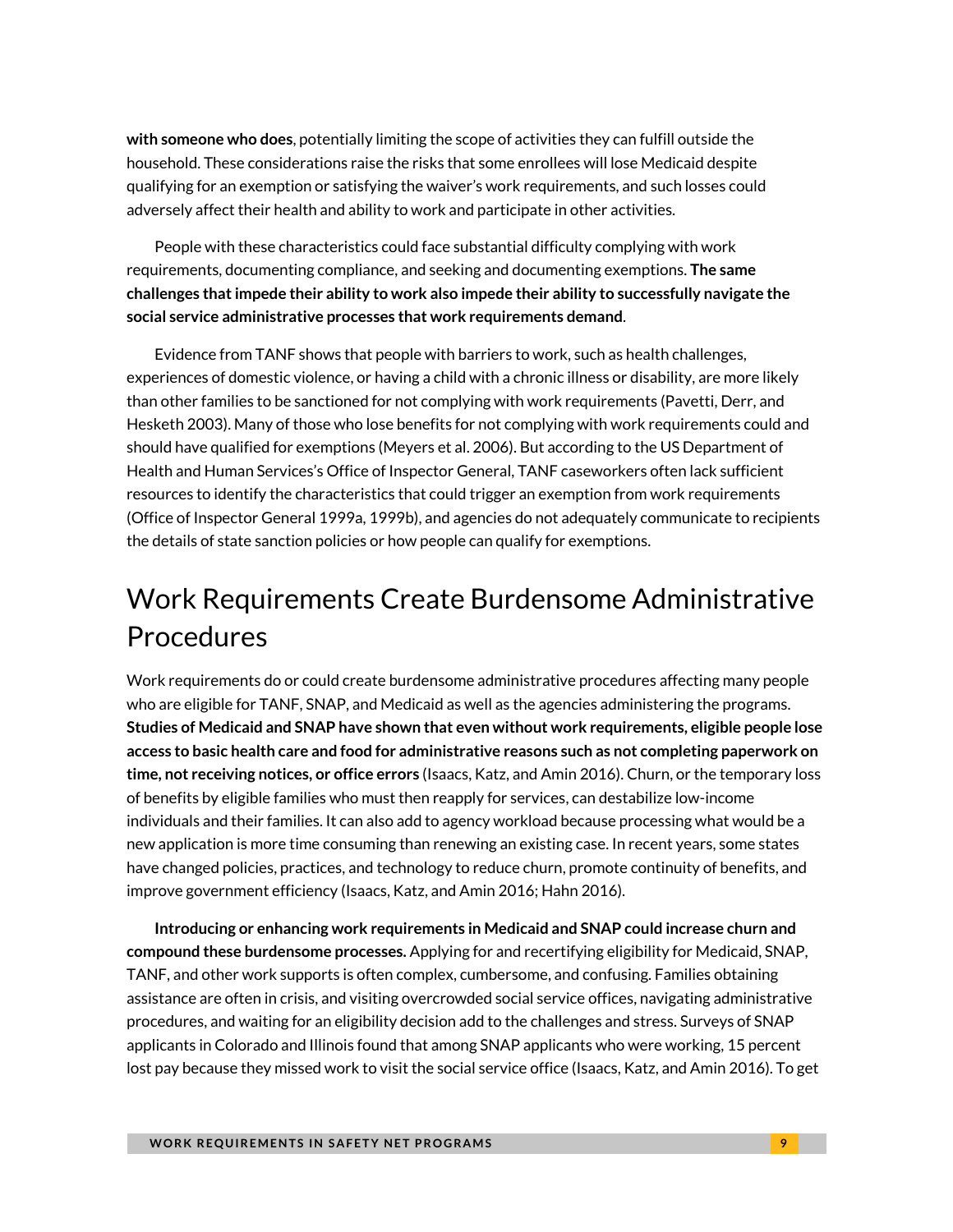through all the steps of applying for assistance, over half of Illinois and Colorado applicants surveyed had three or more contacts with a social service office, including in-person visits and phone calls. In South Carolina, 40 percent of applicants had three or more contacts with the office (Hahn, Katz, and Isaacs 2017). Among SNAP applicants facing emergencies or problems such as job loss, lack of sufficient food, loss of housing or care, and emergency medical needs, 60 percent reported that these situations could have been avoided or mitigated if they had received benefits faster (Isaacs, Katz, and Amin 2016).

Administering work requirements in TANF requires caseworkers to spend a considerable amount of time tracking and verifying clients' work activities and hours, in turn limiting caseworkers' time for connecting families with work and support services. **Caseworkers must track every hour that TANF recipients spend in each type of work activity, and people receiving assistance typically must document their time and activities in writing each month** (Hahn and Loprest 2011; Schott and Pavetti 2013; Zedlewski and Golden 2010). Moreover, TANF's caseload is far smaller<sup>7</sup> than those of SNAP<sup>8</sup> or Medicaid (3.5 million recipients versus 42 and 68 million recipients, respectively).<sup>9</sup> **Documenting compliance with (or exemption from) new or enhanced work requirements in Medicaid and SNAP would introduce new administrative challenges** (for agency staff as well as for recipients and their families) associated with maintaining coverage (Hahn al. 2018; Hahn, Pratt, et al. 2017).

TANF agencies are motivated to spend time and resources documenting compliance with work requirements because states are held accountable for the work participation rate. In Medicaid and SNAP, however, if only people participating in the programs are held accountable for meeting work requirements, states have less incentive to ensure that work effort and exemptions are recognized. For example, SNAP and Medicaid participants with temporary employment and fluctuating work schedules may have difficulty documenting their work hours each month and face the danger they will lose benefits if their hours fall in any given month. SNAP and Medicaid, however, would not be penalized for failing to provide benefits to eligible people (Hahn et al. 2018; Phillips 2016).

**State and federal policymakers may assume that technology would ease the implementation and monitoring of work requirements, but states' lessons from implementing new technology prove otherwise** (Hahn 2016; Loprest, Gearing, and Kassabian 2016). State social service agencies updating or implementing new technologies to comply with Affordable Care Act requirements encountered extensive challenges.<sup>10</sup> Problems arose with incomplete or limited functionality, delays in development leading to limited time or suboptimal conditions for training staff, and technological glitches (Loprest, Gearing and Kassabian 2016). In some cases, these problems created significant backlogs in processing applications and occasional reports of lost applications or paperwork. Any technology changes needed for implementing new or enhanced work requirements will require ample time and funding and can be expected to require a lengthy process.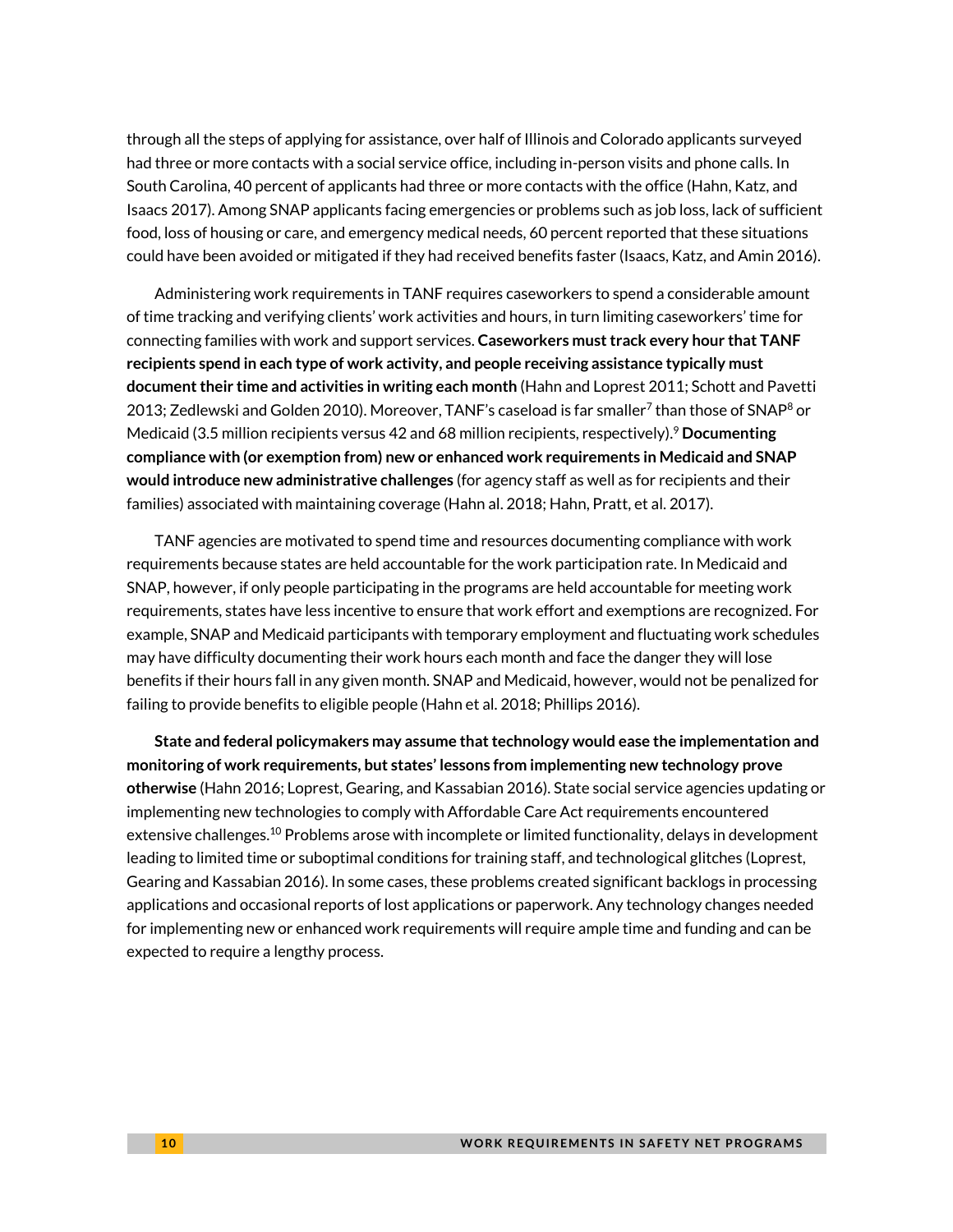*"Some [SNAP and Medicaid beneficiaries] can't even make a phone call—people who don't know what the pound key is. A lot of those people out there are technology illiterate." –Social service worker in South Carolina* (*Hahn, Katz, and Isaacs 2017)*

State social service agencies relying on online reporting of compliance with new work requirements are also likely to encounter challenges related to beneficiaries' internet access and technological literacy. Surveys and focus groups with people applying for SNAP in selected states that enhanced options for online applications reveal that online applications can be problematic, especially when they are first developed (Hahn, Katz, and Isaacs 2017). Applicants who chose to apply online were more likely to be younger, better educated, recently employed, and English speakers than clients who chose to apply in person. Program administrators and staff in these states also reported a wide range of technological literacy among the people they serve. A social service worker in North Carolina worker said some clients "will want to see you face to face … Some people don't trust computers" (Hahn, Katz, and Isaacs 2017). In addition to comfort with the internet, access to the internet is an obstacle. Recent analysis in Kentucky finds that among Medicaid beneficiaries potentially subject to work requirements and not working, 25 percent lack internet access (Gangopadhyaya and Kenney 2018).

# Conclusion

Evidence shows that the simple logic of work requirements (that they will lead nonworking people into jobs and self-sufficiency) falls apart in the face of the facts about the household and labor market circumstances facing the populations targeted by TANF, SNAP, and Medicaid. Although they are intended to help people find employment, lead to self-sufficiency, and ensure that people are working if they can, work requirements in practice can lead to people losing the very supports that can help them maintain their health, well-being, and employment. Taking away people's food, health care, or basic cash assistance could undermine the goal of helping them find employment and become self-sufficient. For better or worse, the complex challenges that families face and the nature of work in the current economy require more complex solutions.

Better ways to help people find and keep jobs include expanding access to workforce development programs and improving efficient access to SNAP and Medicaid. Workforce development funding is insufficient to meet current employment and training needs (Hahn, Adams et al. 2016). In the most recent year for which data are available, 6 million people received services through federal Workforce Innovation and Opportunity Act programs, but these programs provided training to only about 153,000 adults nationwide. To help eligible low-income workers access SNAP and Medicaid benefits without interruption and without missing a day of work, social service agencies can simplify and streamline their application and renewal processes, such as by lowering reporting burdens by using data to automatically verify compliance, extending certification periods, and offering online access to reporting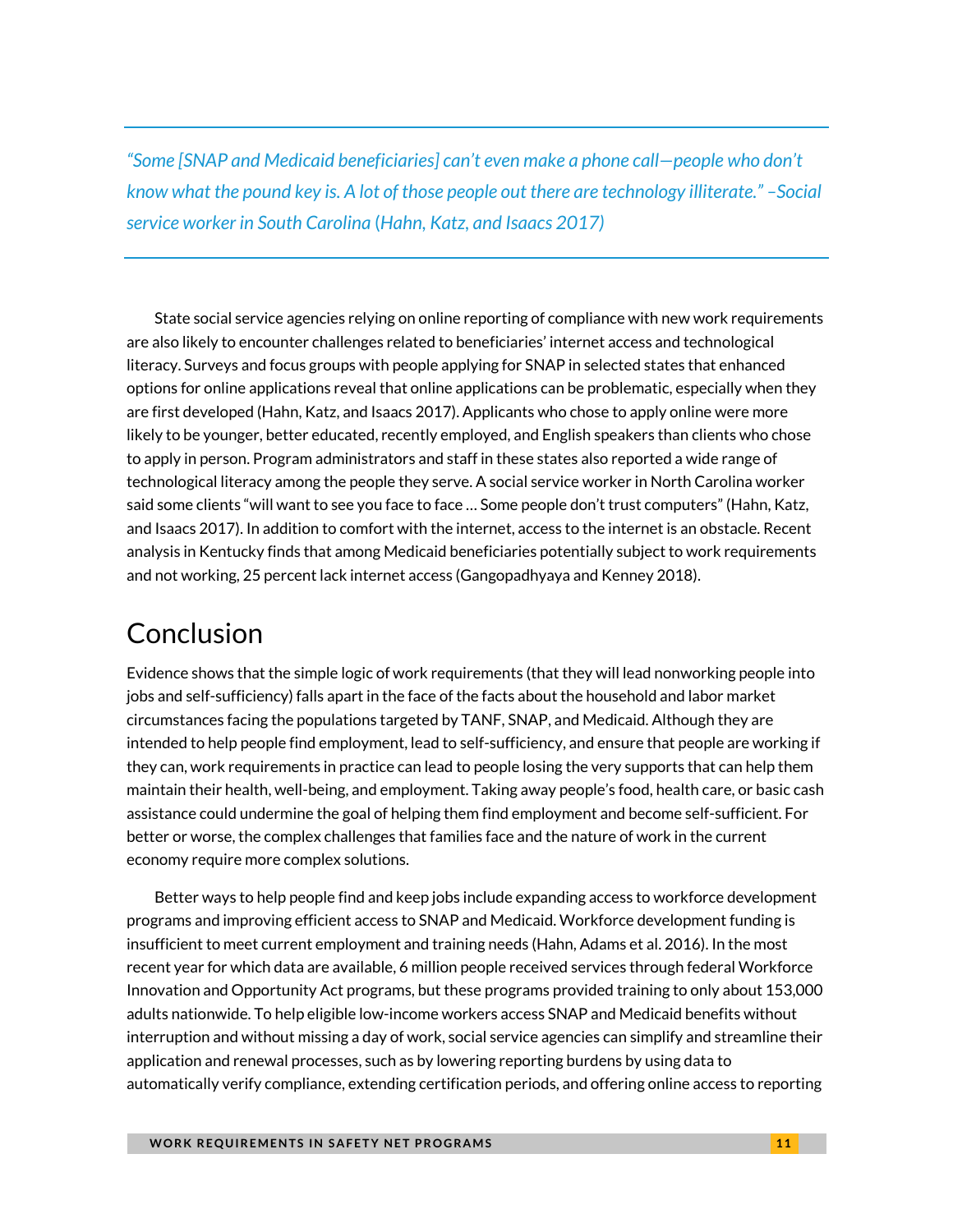systems to reduce the need for in-person office visits (Hahn 2016). They can also help families access and afford child care, transportation, or other supportive services that make employment possible. But expanding work requirements for SNAP and Medicaid runs the risk of undermining the employment and skill-development goals of the workforce development system while denying basic health care and food to adults and children who need it.

### Notes

- $1$  Center on Budget and Policy Priorities, "Policy Basics: The Supplemental Nutrition Assistance Program (SNAP)," Updated February 13, 2018[. https://www.cbpp.org/research/policy-basics-the-supplemental-nutrition](https://www.cbpp.org/research/policy-basics-the-supplemental-nutrition-assistance-program-snap)[assistance-program-snap.](https://www.cbpp.org/research/policy-basics-the-supplemental-nutrition-assistance-program-snap)
- <sup>2</sup> Center on Budget and Policy Priorities, "Policy Basics."
- 3 In January 2018, the Centers for Medicare & Medicaid Services approved Kentucky's Section 1115 demonstration waiver, which allows the state to require some enrollees to participate in work or community engagement activities to retain their Medicaid coverage (Gangopadhyaya and Kenney 2018).
- <sup>4</sup> Bill Gardner, "[Medicaid Is Good for Children and Makes Them Better Adults,](https://theincidentaleconomist.com/wordpress/medicaid-is-good-for-children-and-makes-them-better-adults/)" *Incidental Economist* (blog), July 7, 2017.
- <sup>5</sup> Leighton Ku and Erin Brantley, ["Myths about the Medicaid Expansion and the 'Able](http://www.healthaffairs.org/do/10.1377/hblog20170306.059021/full/)-Bodied,'' *Health Affairs* blog, March 12, 2017.
- $6$  Households with a nonelderly member with a disability are defined as those with (1) nonelderly SSI recipients, (2) a medical expense deduction and no elderly individuals, (3) nonelderly adults who worked fewer than 30 hours a week and received Social Security income, veterans' benefits, or workers' compensation, or (4) nonelderly adults in single-person households who received Social Security income. See Farson Gray, Fisher, and Lauffer (2016).
- 7 "TANF & SSP: Total Number of Recipients, Fiscal Year 2017," Office of Family Assistance, accessed March 9, 2018, [https://www.acf.hhs.gov/sites/default/files/ofa/2017\\_recipient\\_tanssp.pdf.](https://www.acf.hhs.gov/sites/default/files/ofa/2017_recipient_tanssp.pdf)
- <sup>8</sup> "Supplemental Nutrition Assistance Program (SNAP), accessed April 16, 2018, [https://www.fns.usda.gov/pd/supplemental-nutrition-assistance-program-snap.](https://www.fns.usda.gov/pd/supplemental-nutrition-assistance-program-snap)
- <sup>9</sup> October 2017 Medicaid and CHIP Enrollment Data Highlights," Medicaid.gov, accessed December 20, 2017, [https://www.medicaid.gov/medicaid/program-information/medicaid-and-chip-enrollment](https://www.medicaid.gov/medicaid/program-information/medicaid-and-chip-enrollment-data/reporthighlights/index.html)[data/reporthighlights/index.html.](https://www.medicaid.gov/medicaid/program-information/medicaid-and-chip-enrollment-data/reporthighlights/index.html)
- $10$  The Affordable Care Act requirements related to eligibility and enrollment for health coverage programs necessitated new or updated technology for many states. For example, the ACA mandated that states provide an online application option for health benefits. See "[Part III: Department of Health and Human Services, Centers](http://www.gpo.gov/fdsys/pkg/FR-2012-03-23/pdf/2012-6560.pdf)  [for Medicare and Medicaid Services](http://www.gpo.gov/fdsys/pkg/FR-2012-03-23/pdf/2012-6560.pdf)," 77 Fed. Reg. 57 (March 23, 2012); and Centers for Medicare & Medicaid Services (2011).

### References

- Alker, Joan, and Olivia Pham. 2017. *Nation's Uninsured Rate for Children Drops to Another Historic Low in 2016.* Washington, DC: Georgetown University Health Policy Institute, Center for Children and Families.
- Ayanian, John Z., Gabriel M. Ehrlich, Donald R. Grimes, and Helen Levy. 2017. "Economic Effects of Medicaid Expansion in Michigan." *New England Journal of Medicine* 376: 407–10.
- Babcock, Elisabeth. 2018. *[Using Brain Science to Transform Human Services and Increase Personal Mobility from Poverty](http://www.mobilitypartnership.org/using-brain-science-transform-human-services-and-increase-personal-mobility-poverty)*. Washington, DC: US Partnership on Mobility from Poverty
- Ben-Ishai, Liz. 2015. "Volatile Job Schedules and Access to Public Benefits." Washington, DC: Center for Law and Social Policy.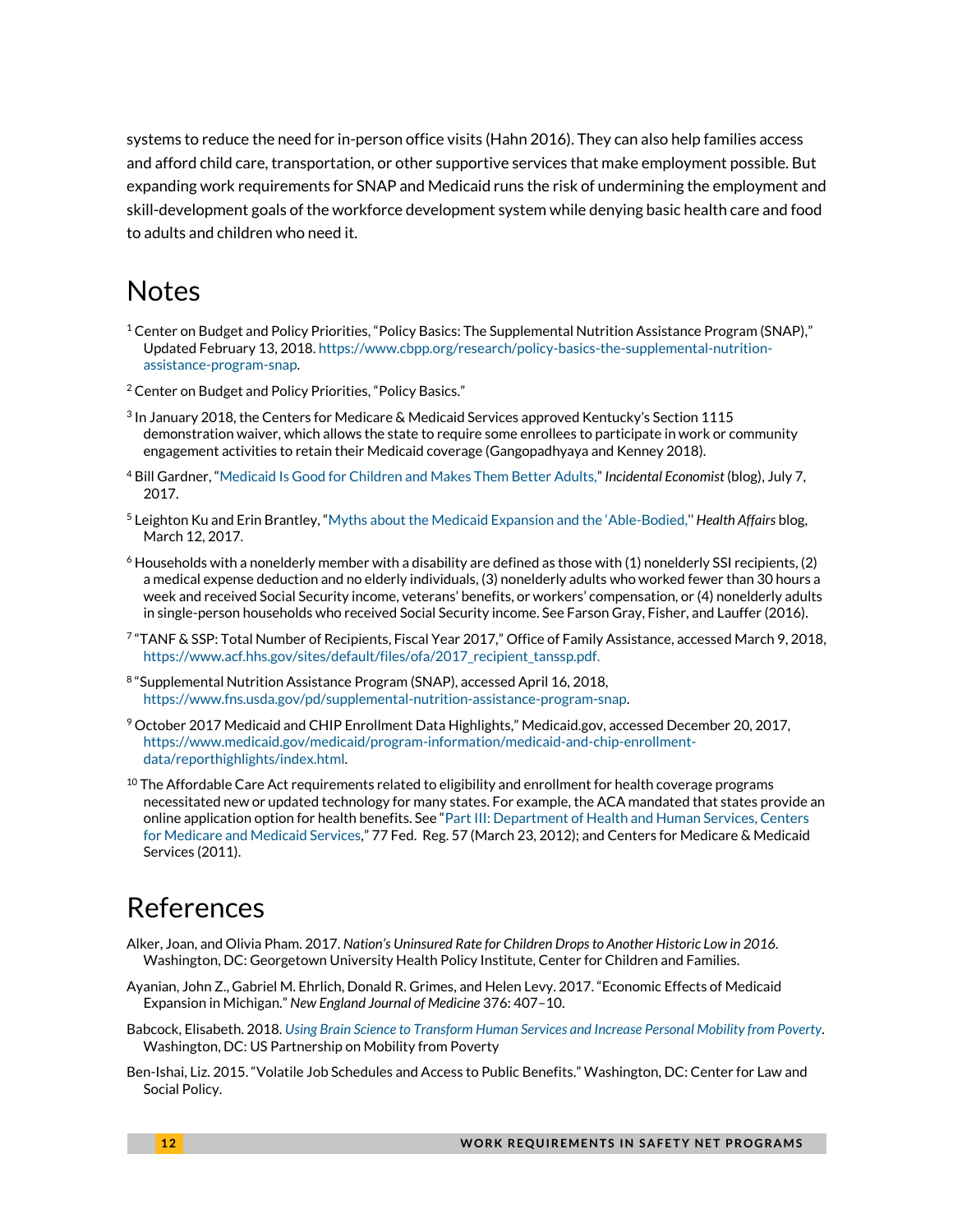- Brown, David W., Amanda E. Kowalski, and Ithai Z. Lurie. 2015. "Medicaid as an Investment in Children: What is the Long-Term Impact on Tax Receipts?" Working paper 20835. Cambridge, MA: National Bureau of Economic Research.
- Burak, Elisabeth Wright. 2016. "Healthy Parents and Caregivers Are Essential to Children's Healthy Development." Washington, DC: Georgetown University Health Policy Institute, Center for Children and Families.
- Carlson, Steven, Dorothy Rosenbaum, and Brynne Keith-Jennings. 2016. "[Who Are the Low-Income Childless](https://www.cbpp.org/research/food-assistance/who-are-the-low-income-childless-adults-facing-the-loss-ofsnap-in-2016)  [Adults Facing the Loss of SNAP in 2016?](https://www.cbpp.org/research/food-assistance/who-are-the-low-income-childless-adults-facing-the-loss-ofsnap-in-2016)" Washington, DC: Center on Budget and Policy Priorities.
- Caswell, Kyle J., and Timothy A. Waidmann. 2017. "[The Affordable Care Act Medicaid Expansions and Personal](http://urbn.is/2FzeHb2)  [Finance](http://urbn.is/2FzeHb2)." *Medical Care and Research Review*.
- Centers for Medicare & Medicaid Services. 2011. *[Guidance for Exchange and Medicaid Information Technology \(IT\)](http://www.medicaid.gov/Medicaid-CHIP-Program-Information/By-Topics/Data-and-Systems/Downloads/exchangemedicaiditguidance.pdf)  [Systems](http://www.medicaid.gov/Medicaid-CHIP-Program-Information/By-Topics/Data-and-Systems/Downloads/exchangemedicaiditguidance.pdf)*. Washington, DC: US Department of Health and Human Services.
- Cook, John T., and Deborah A. Frank. 2008. "Food Security, Poverty, and Human Development in the United States," Annals of the New York Academy of Sciences 1136: 193–209
- Farson Gray, Kelsey, Sarah Fisher, and Sarah Lauffer. 2016. *[Characteristics of Supplemental Nutrition Assistance](https://fns-prod.azureedge.net/sites/default/files/ops/Characteristics2015.pdf)  [Program Households: Fiscal Year 2015](https://fns-prod.azureedge.net/sites/default/files/ops/Characteristics2015.pdf)*. Washington, DC: US Department of Agriculture, Food and Nutrition Service.
- Frongillo, Edward, Diana F. Jyoti, and Sonya J. Jones. 2006. "Food Stamp Program Participation Is Associated with Better Academic Learning among School Children." *Journal of Nutrition* 136 (4): 1077–80.
- Gangopadhyaya, Anuj and Genevieve M. Kenney. 2018. "Who Could Be Affected by Kentucky's Medicaid Work Requirements, and What Do We Know about Them?" Washington, DC: Urban Institute.
- Garfield, Rachel, Robin Rudowitz, and Anthony Damico. 2017. "Understanding the Intersection of Medicaid and Work." Menlo Park, CA: Kaiser Family Foundation.
- Gehr, Jessica. 2017. "Doubling Down: How Work Requirements in Public Benefit Programs Hurt Low-Wage Workers." Washington, DC: Center for Law and Social Policy.
- Gehr, Jessica, and Suzanne Wikle. 2017. "[The Evidence Builds: Access to Medicaid Helps People Work.](http://www.clasp.org/resources-and-publications/publication-1/The-Evidence-Builds-Access-to-Medicaid-Helps-People-Work.pdf)" Washington, DC: Center for Law and Social Policy.
- Giannarelli, Linda, Christine Heffernan, Sarah Minton, Megan Thompson, and Kathryn Stevens. 2017. *[The Welfare](https://www.urban.org/research/publication/welfare-rules-databook-state-tanf-policies-july-2016)  [Rules Databook: State TANF Policies as of July 2016.](https://www.urban.org/research/publication/welfare-rules-databook-state-tanf-policies-july-2016)* Washington, DC: Urban Institute.
- Gibson, Marcia, Hilary Thomson, Kasia Banas, Vittoria Lutje, Martin J. McKee, Susan P. Martin, Candida Fenton, Clare Bambra, and Lyndal Bond. 2017. "Welfare-to-Work Interventions and Their Effects on the Mental and Physical Health of Lone Parents and Their Children." *Cochrane Database of Systematic Reviews* 8. doi:10.1002/14651858.CD009820.pub2.
- Hahn, Heather. 2016. "[Findings from the Work Support Strategies Evaluation Streamlining Access, Strengthening](http://urbn.is/2FCUPzJ)  [Families](http://urbn.is/2FCUPzJ)." Washington, DC: Urban Institute.
- Hahn, Heather, Gina Adams, Shayne Spaulding, and Caroline Heller. 2016. "Supporting the Child Care and Workforce Development Needs of TANF Families." Washington, DC: Urban Institute.
- Hahn, Heather, Laudan Aron, Cary Lou, Eleanor Pratt, and Adaeze Okoli. 2017. *Why Does Cash Welfare Depend on Where You Live? How and Why State TANF Programs Vary.* Washington, DC: Urban Institute.
- Hahn, Heather, Linda Giannarelli, David Kassabian, and Eleanor Pratt. 2016. "[Assisting Two-Parent Families](http://www.urban.org/research/publication/assisting-two-parent-families-through-tanf)  [through TANF.](http://www.urban.org/research/publication/assisting-two-parent-families-through-tanf)" Washington, DC: Urban Institute.
- Hahn, Heather, Olivia Golden and Alexandra Stanczyk. 2012[. State Approaches to the TANF Block Grant: Welfare](https://www.urban.org/research/publication/state-approaches-tanf-block-grant-welfare-not-what-you-think-it)  [Is Not What You Think It Is.](https://www.urban.org/research/publication/state-approaches-tanf-block-grant-welfare-not-what-you-think-it) Washington, DC: Urban Institute.
- Hahn, Heather, David Kassabian, and Sheila R. Zedlewski. 2012. "[TANF Work Requirements and State Strategies](https://www.urban.org/research/publication/tanf-work-requirements-and-state-strategies-fulfill-them)  [to Fulfill Them](https://www.urban.org/research/publication/tanf-work-requirements-and-state-strategies-fulfill-them)." Washington, DC: Urban Institute.
- Hahn, Heather, Michael Katz, and Julia B. Isaacs. 2017. "What Is It Like to Apply for SNAP and Other Work Supports? Findings from the Work Support Strategies Evaluation." Washington, DC: Urban Institute.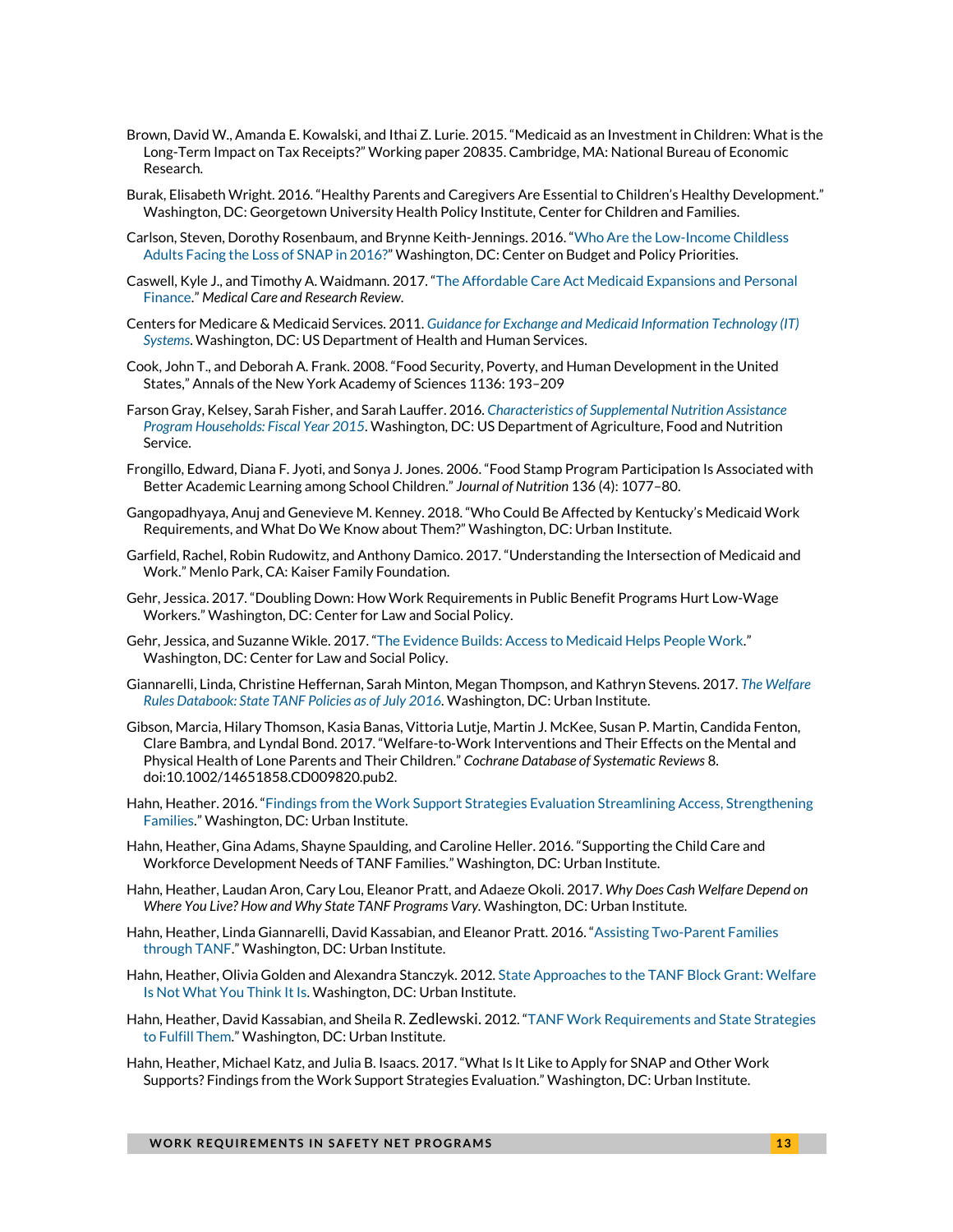- Hahn, Heather, Genevieve M. Kenney, Eva H. Allen, Rachel A. Burton, and Elaine Waxman. 2018. "Guidance on Medicaid Work and Community Engagement Requirements Raises Many Important Questions." Washington, DC: Urban Institute.
- Hahn, Heather, and Pamela Loprest. 2011. "Improving State TANF Performance Measures." Washington, DC: Urban Institute.
- Hahn, Heather, Eleanor Pratt, Eva H. Allen, Genevieve M. Kenney, Diane K. Levy, Elaine Waxman. 2017. *Work Requirements in Social Safety Net Programs: A Status Report of Work Requirements in TANF, SNAP, Housing Assistance, and Medicaid.* Washington, DC: Urban Institute.
- Hamilton, Gayle, Stephen Freedman, Lisa Gennetian, Charles Michalopoulos, Johanna Walter, Diana Adams Ciardullo, Anna Gassman-Pines, et al. 2001. *National Evaluation of Welfare-to-Work Strategies: How Effective Are Different Welfare-to-Work Approaches. Five-Year Adult and Child Impacts for Eleven Programs.* Washington, DC: US Department of Health and Human Services, Administration for Children and Families and Office of the Assistant Secretary for Planning and Evaluation; and US Department of Education.
- Howell, Embry M., and Genevieve M. Kenney. 2012. "The Impact of the Medicaid/CHIP Expansions on Children: A Synthesis of the Evidence." *Medical Care Research and Review* 69 (4) 372–96.
- Hoynes, Hilary, Diane Whitmore Schanzenbach, and Douglas Almond. 2016. "Long-Run Impacts of Childhood Access to the Safety Net." *American Economic Review* 106 (4): 903–34.
- Hudson, Julie L., and Asako S. Moriya. 2017. "Medicaid Expansion for Adults Had Measurable 'Welcome Mat' Effects on Their Children." *Health Affairs* 36 (9): 1643–51. doi:10.1377/hlthaff.2017.0347.
- Isaacs, Julia, Michael Katz, and Ria Amin. 2016. "Improving the Efficiency of Benefit Delivery: Outcomes from the Work Support Strategies Evaluation." Washington, DC: Urban Institute.
- Keith-Jennings, Brynne, and Vincent Palacios. 2017. "SNAP Helps Millions of Low-Wage Workers: Crucial Financial Support Assists Workers in Jobs with Low Wages, Volatile Income, and Few Benefits." Washington, DC: Center on Budget and Policy Priorities.
- Kenney, Genevieve M., Jennifer Haley, Clare Pan, Victoria Lynch, and Matthew Buettgens. 2016. *Children's Coverage Climb Continues: Uninsurance and Medicaid/CHIP Eligibility and Participation under the ACA*. Washington, DC: Urban Institute.
- ———. 2017. "Medicaid/CHIP Participation Rates Rose among Children and Parents in 2015." Washington, DC: Urban Institute.
- Loprest, Pamela, Maeve E. Gearing, and David Kassabian. 2016. *States' Use of Techno[logy to Improve Delivery of](http://urbn.is/215AmHD)  [Benefits: Findings from the Work Support Strategies Evaluation.](http://urbn.is/215AmHD)* Washington, DC: Urban Institute.
- Lukanen, Elizabeth, Natalie Schwehr, and Brett Fried. 2016. *State-Level Trends in Children's Health Insurance Coverage, 2016.* Minneapolis, MN: State Health Access Data Assistance Center.
- McMorrow, Stacey, Jason A. Gates, Sharon K. Long, and Genevieve M. Kenney. 2017. "Medicaid Expansion Increased Coverage, Improved Affordability, and Reduced Psychological Distress for Low-Income Parents." *Health Affairs* 36 (5): 808–18.
- McMorrow, Stacey, Genevieve M. Kenney, Sharon K. Long, and Dana E. Goin. 2016. "Medicaid Expansions from 1997 to 2009 Increased Coverage and Improved Access and Mental Health Outcomes for Low-Income Parents." *Health Services Research* 51 (4): 1347–67. doi:10.1111/1475-6773.12432.
- Meyers, Marcia, Shannon Harper, Marieka Klawitter, and Taryn Lindhorst. 2006. *Review of Research on TANF Sanctions: Report to Washington State WorkFirst SubCabinet*. Seattle, WA: University of Washington, West Coast Poverty Center.
- Mitchell, Tazra, LaDonna Pavetti, and Yixuan Huang. 2018. "[Life After TANF in Kansas: For Most, Unsteady Work](https://www.cbpp.org/research/family-income-support/life-after-tanf-in-kansas-for-most-unsteady-work-and-earnings-below)  [and Earnings Below Half the Poverty Line](https://www.cbpp.org/research/family-income-support/life-after-tanf-in-kansas-for-most-unsteady-work-and-earnings-below)." Washington, DC: Center on Budget and Policy Priorities.
- Monnat, Shannon. 2010. "The Color of Welfare Sanctioning: Exploring the Individual and Contextual Roles of Race on TANF Case Closures and Benefit Reductions." *Sociological Quarterly* 51: 678 –707.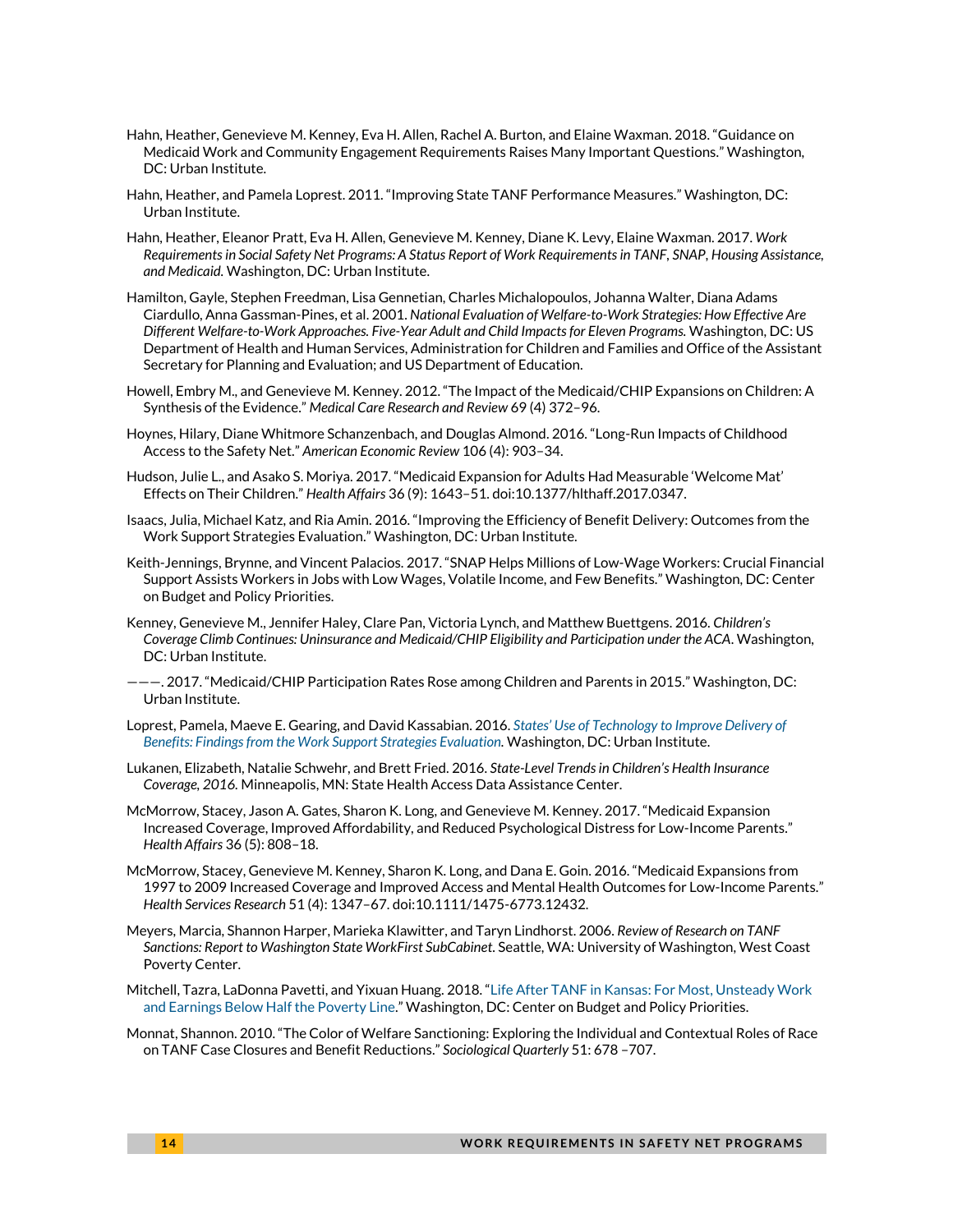- Office of Inspector General. 1999a. *Temporary [Assistance for Needy Families: Educating Clients about Sanctions](https://oig.hhs.gov/oei/reports/oei-09-98-00291.pdf)*. Washington, DC: US Department of Health and Human Services.
- ———. 1999b. *[Temporary Assistance for Needy Families: Improving the Effectiveness and Efficiency of Client Sanctions](https://oig.hhs.gov/oei/reports/oei-09-98-00290.pdf)*. Washington, DC: US Department of Health and Human Services.
- Ohio Department of Medicaid. 2017. "[Ohio Medicaid Group VIII Assessment: A Report to the Ohio General](http://medicaid.ohio.gov/portals/0/resources/reports/annual/group-viii-assessment.pdf)  [Assembly](http://medicaid.ohio.gov/portals/0/resources/reports/annual/group-viii-assessment.pdf)." Columbus: Ohio Department of Medicaid.
- Oliveira, Victor, Mark Prell, Laura Tiehen, and David Smallwood. 2018. ["Design Issues in USDA's Supplemental](https://www.ers.usda.gov/webdocs/publications/86924/err-243.pdf?v=43124)  [Nutrition Assistance Program: Looking Ahead by Looking Back](https://www.ers.usda.gov/webdocs/publications/86924/err-243.pdf?v=43124)." Washington, DC: US Department of Agriculture, Economic Research Service.
- Pavetti, LaDonna. 2016. "Work Requirements Don't Cut Poverty, Evidence Shows." Washington, DC: Center on Budget and Policy Priorities.
- Pavetti, LaDonna, Michelle K. Derr, and Heather Hesketh. 2003. "[Review of Sanction Policies and](https://www.mathematica-mpr.com/our-publications-and-findings/publications/review-of-sanction-policies-and-research-studies-final-literature-review) Research Studies: [Final Literature Review](https://www.mathematica-mpr.com/our-publications-and-findings/publications/review-of-sanction-policies-and-research-studies-final-literature-review)." Washington, DC: Mathematica Policy Research.
- Phillips, Nune. 2016. "How States Can Protect Workers with Irregular Schedules from Losing SNAP Benefits." Washington, DC: Center for Law and Social Policy.
- Rachidi, Angela. 2016. "[America's Work Problem: How Addressing the Reasons People Don't Work Can Reduce](https://www.aei.org/wp-content/uploads/2016/07/Americas-Work-Problem.pdf)  [Poverty](https://www.aei.org/wp-content/uploads/2016/07/Americas-Work-Problem.pdf)." Washington, DC: American Enterprise Institute.
- Schott, Liz, and LaDonna Pavetti. 2013. "Changes in TANF Work Requirements Could Make Them More Effective in Promoting Employment." Washington, DC: Center on Budget and Policy Priorities.
- US Departments of Labor, Commerce, Education, and Health and Human Services. 2014. "What Works in Job Training: A Synthesis of the Evidence." Washington, DC: US Department of Labor.
- US Government Accountability Office. 2007. "Unemployment Insurance: Receipt of Benefits Has Declined, with Continued Disparities for Low-Wage and Part-Time Workers." GAO-07-1243T. Washington, DC: US Government Accountability Office.
- Venkataramani, Maya, Craig Evan Pollack, and Eric T. Roberts. 2017. "Spillover Effects of Adult Medicaid Expansions on Children's Use of Preventive Services." *Pediatrics* 140 (6): e20170953. doi:10.1542/peds.2017- 0953.
- Wheaton, Laura, and Victoria Tran. 2018. "The Antipoverty Effects of the Supplemental Nutrition Assistance Program." Washington, DC: Urban Institute.
- Zedlewski, Sheila R. 2012. "[Welfare Reform: What Have We Learned in Fifteen Years?](http://urbn.is/2FwqAP3)" Washington, DC: Urban Institute.
- Zedlewski, Sheila R., and Olivia Golden. 2010. "[Next Steps for Temporary Assistance for Needy Families](http://urbn.is/2FCd08u)." Washington, DC: Urban Institute.

### About the Author



**Heather Hahn** is a senior research associate in the Center for Labor, Human Services, and Population at the Urban Institute. Throughout her career, Hahn has conducted nonpartisan research on the wide range of issues related to the well-being of children and families, including cash assistance, nutrition assistance, and other supports for lowincome families as well as education, labor, and other policy issues. Hahn has extensive experience designing and conducting case studies related to the implementation of supports for low-income families. At Urban, she has also collaborated on several reports examining federal spending and tax expenditures on children; she is currently colead of the evaluation of the Work Support Strategies initiative.